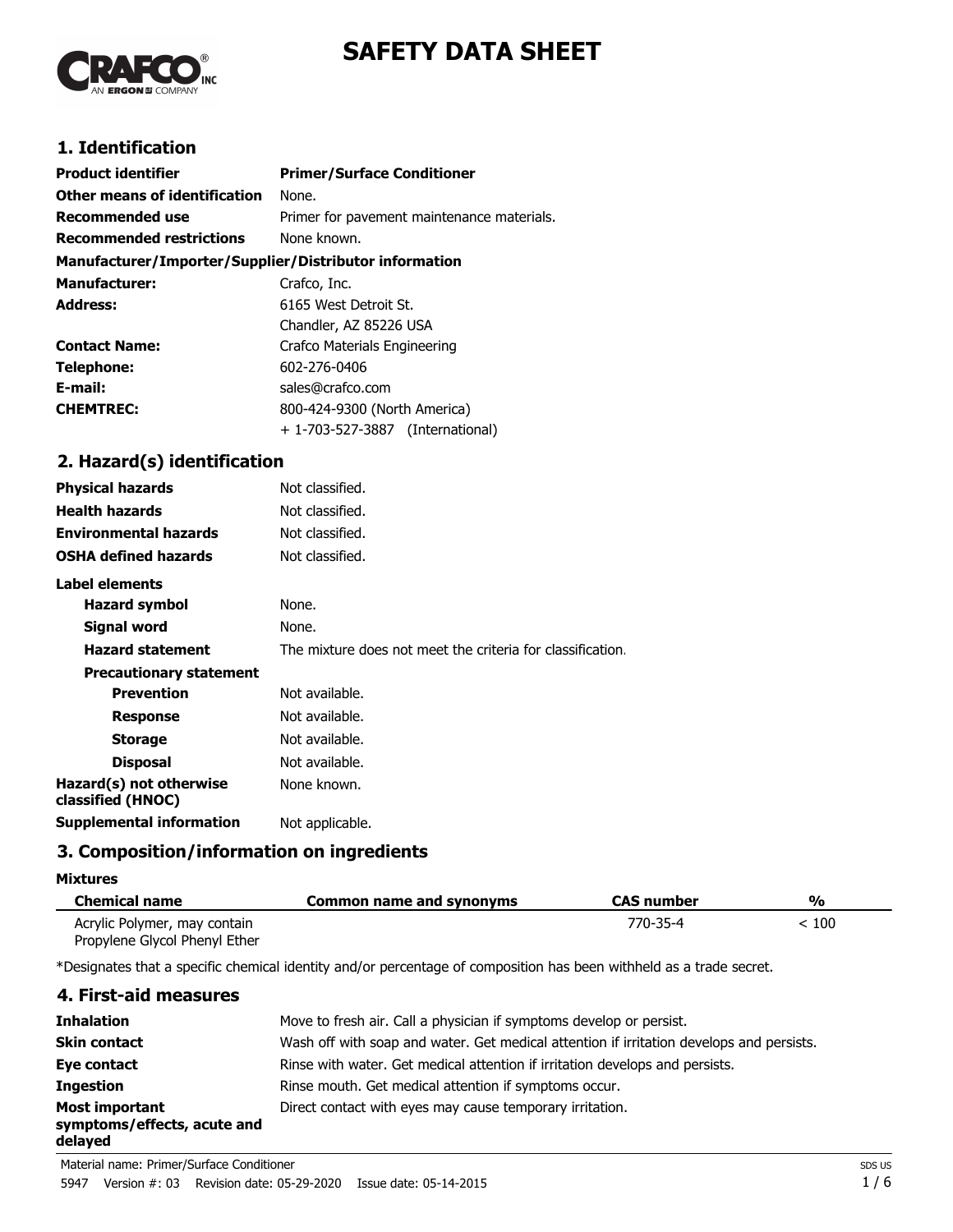| Indication of immediate       | Treat svn |
|-------------------------------|-----------|
| medical attention and special |           |
| treatment needed              |           |
| <b>General information</b>    | Ensure th |

**Inptomatically.** 

at medical personnel are aware of the material(s) involved, and take precautions to protect themselves.

### **5. Fire-fighting measures**

| Suitable extinguishing media                                        | Water fog. Foam. Dry chemical powder. Carbon dioxide (CO2).                                   |
|---------------------------------------------------------------------|-----------------------------------------------------------------------------------------------|
| Unsuitable extinguishing<br>media                                   | Do not use water jet as an extinguisher, as this will spread the fire.                        |
| Specific hazards arising from<br>the chemical                       | During fire, gases hazardous to health may be formed.                                         |
| Special protective equipment<br>and precautions for<br>firefighters | Self-contained breathing apparatus and full protective clothing must be worn in case of fire. |
| <b>Fire fighting</b><br>equipment/instructions                      | Move containers from fire area if you can do so without risk.                                 |
| <b>Specific methods</b>                                             | Use standard firefighting procedures and consider the hazards of other involved materials.    |
| <b>General fire hazards</b>                                         | No unusual fire or explosion hazards noted.                                                   |

### **6. Accidental release measures**

| <b>Personal precautions,</b><br>protective equipment and<br>emergency procedures | Keep unnecessary personnel away. For personal protection, see section 8 of the SDS.                                                                                                                                                                                                              |
|----------------------------------------------------------------------------------|--------------------------------------------------------------------------------------------------------------------------------------------------------------------------------------------------------------------------------------------------------------------------------------------------|
| <b>Methods and materials for</b><br>containment and cleaning up                  | Large Spills: Stop the flow of material, if this is without risk. Dike the spilled material, where this is<br>possible. Cover with plastic sheet to prevent spreading. Absorb in vermiculite, dry sand or earth and<br>place into containers. Following product recovery, flush area with water. |
|                                                                                  | Small Spills: Wipe up with absorbent material (e.g. cloth, fleece). Clean surface thoroughly to<br>remove residual contamination.                                                                                                                                                                |
|                                                                                  | Never return spills to original containers for re-use.                                                                                                                                                                                                                                           |

**Environmental precautions** Avoid discharge into drains, water courses or onto the ground.

### **7. Handling and storage**

| <b>Precautions for safe handling</b> | Observe good industrial hygiene practices.                                                           |
|--------------------------------------|------------------------------------------------------------------------------------------------------|
| Conditions for safe storage,         | Keep container tightly closed in a cool, well-ventilated place. Protect from freezing. Store between |
| including any<br>incompatibilities   | 5°C (41°F) and 38°C (100°F). Use care in handling/storage.                                           |

## **8. Exposure controls/personal protection**

| <b>Occupational exposure limits</b>        | This mixture has no ingredients that have PEL, TLV, or other recommended exposure limit                                                                                                                                     |  |
|--------------------------------------------|-----------------------------------------------------------------------------------------------------------------------------------------------------------------------------------------------------------------------------|--|
| <b>Biological limit values</b>             | No biological exposure limits noted for the ingredient(s).                                                                                                                                                                  |  |
| <b>Appropriate engineering</b><br>controls | Provide adequate ventilation, including appropriate local extraction, to ensure that the defined<br>occupational exposure limit is not exceeded.                                                                            |  |
|                                            | Individual protection measures, such as personal protective equipment                                                                                                                                                       |  |
| Eye/face protection                        | If contact is likely, safety glasses with side shields are recommended.                                                                                                                                                     |  |
| <b>Skin protection</b>                     |                                                                                                                                                                                                                             |  |
| <b>Hand protection</b>                     | For prolonged or repeated skin contact use suitable protective gloves.                                                                                                                                                      |  |
| <b>Other</b>                               | Wear suitable protective clothing.                                                                                                                                                                                          |  |
| <b>Respiratory protection</b>              | In case of insufficient ventilation, wear suitable respiratory equipment.                                                                                                                                                   |  |
| <b>Thermal hazards</b>                     | Wear appropriate thermal protective clothing, when necessary.                                                                                                                                                               |  |
| <b>General hygiene</b><br>considerations   | Always observe good personal hygiene measures, such as washing after handling the material and<br>before eating, drinking, and/or smoking. Routinely wash work clothing and protective equipment to<br>remove contaminants. |  |

## **9. Physical and chemical properties**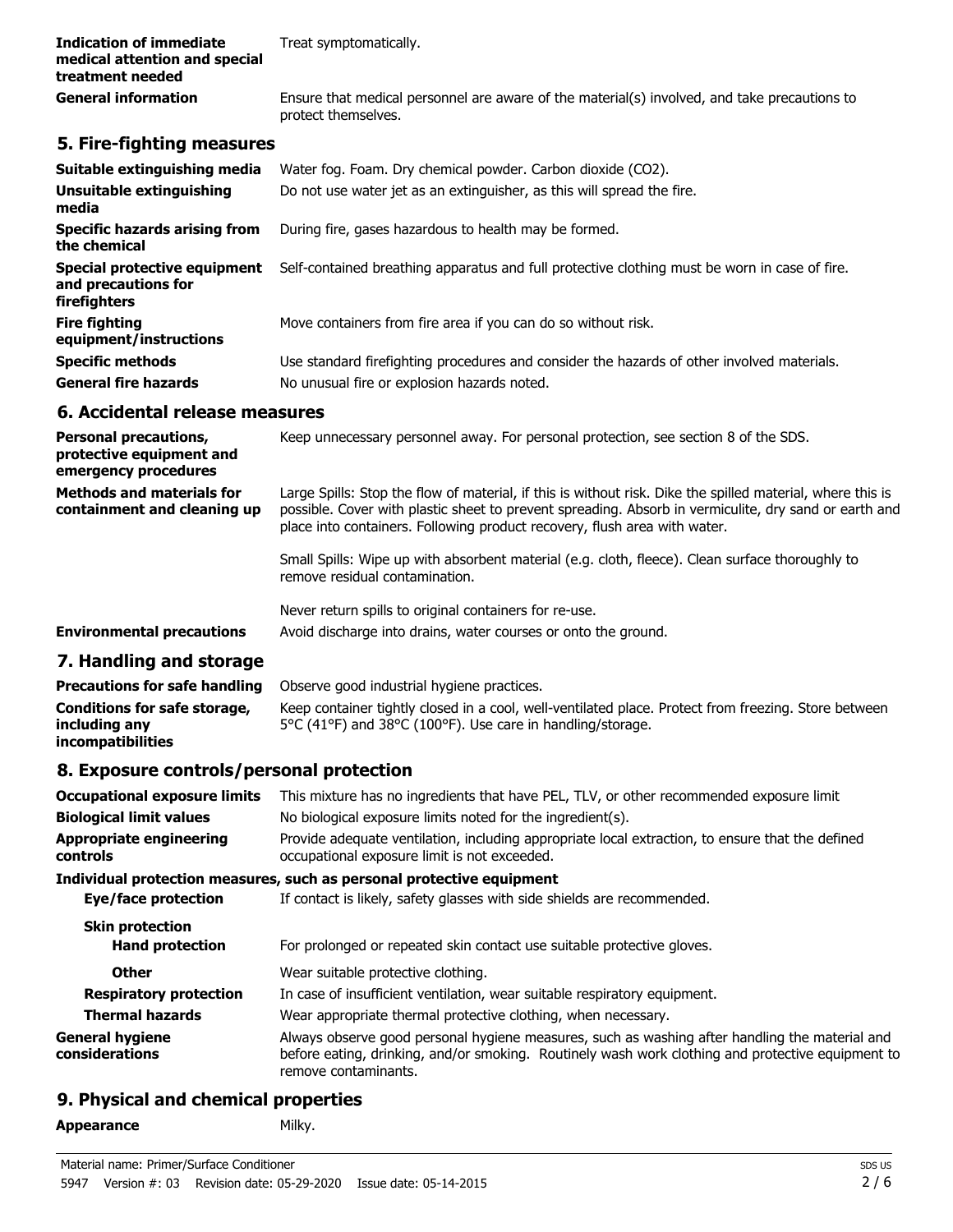| <b>Physical state</b>                               | Liquid.                 |
|-----------------------------------------------------|-------------------------|
| Form                                                | Liquid.                 |
| Color                                               | White.                  |
| Odor                                                | Ether-like.             |
| <b>Odor threshold</b>                               | Not available.          |
| pH                                                  | Not available.          |
| <b>Melting point/freezing point</b>                 | 30 °F (-1.11 °C)        |
| <b>Initial boiling point and</b><br>boiling range   | 212 °F (100 °C)         |
| <b>Flash point</b>                                  | > 300.0 °F (> 148.9 °C) |
| <b>Evaporation rate</b>                             | Not available.          |
| <b>Flammability (solid, gas)</b>                    | Not available.          |
| <b>Upper/lower flammability or explosive limits</b> |                         |
| <b>Flammability limit - lower</b><br>(%)            | Not available.          |
| <b>Flammability limit -</b><br>upper $(% )$         | Not available.          |
| <b>Explosive limit - lower</b><br>(%)               | Not available.          |
| <b>Explosive limit - upper</b><br>(%)               | Not available.          |
| <b>Vapor pressure</b>                               | 0.01 hPa estimated      |
| <b>Vapor density</b>                                | Not available.          |
| <b>Relative density</b>                             | Not available.          |
| Solubility(ies)                                     |                         |
| <b>Solubility (water)</b>                           | Not available.          |
| <b>Partition coefficient</b><br>(n-octanol/water)   | Not available.          |
| <b>Auto-ignition temperature</b>                    | Not available.          |
| <b>Decomposition temperature</b>                    | Not available.          |
| <b>Viscosity</b>                                    | Not available.          |
| <b>Other information</b>                            |                         |
| VOC                                                 | 32 g/l                  |

## **10. Stability and reactivity**

| <b>Reactivity</b>                            | The product is stable and non-reactive under normal conditions of use, storage and transport |
|----------------------------------------------|----------------------------------------------------------------------------------------------|
| <b>Chemical stability</b>                    | Material is stable under normal conditions.                                                  |
| <b>Possibility of hazardous</b><br>reactions | No dangerous reaction known under conditions of normal use.                                  |
| <b>Conditions to avoid</b>                   | Contact with incompatible materials.                                                         |
| <b>Incompatible materials</b>                | Strong oxidizing agents.                                                                     |
| <b>Hazardous decomposition</b><br>products   | No hazardous decomposition products are known.                                               |

# **11. Toxicological information**

### **Information on likely routes of exposure**

| <b>Inhalation</b>                                                                  | No adverse effects due to inhalation are expected.       |
|------------------------------------------------------------------------------------|----------------------------------------------------------|
| <b>Skin contact</b>                                                                | No adverse effects due to skin contact are expected.     |
| Eye contact                                                                        | Direct contact with eyes may cause temporary irritation. |
| <b>Ingestion</b>                                                                   | Expected to be a low ingestion hazard.                   |
| Symptoms related to the<br>physical, chemical and<br>toxicological characteristics | Direct contact with eyes may cause temporary irritation. |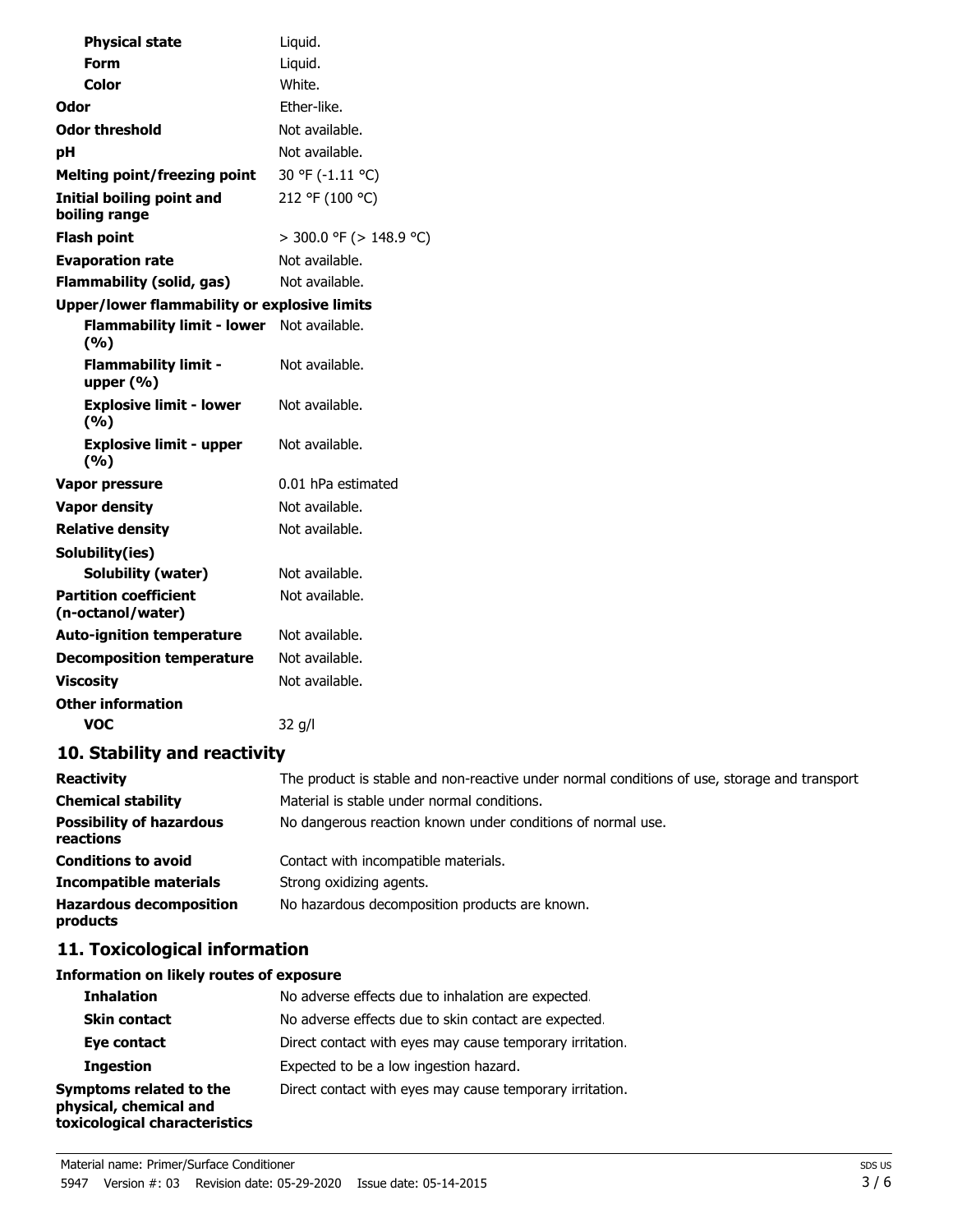| <b>Information on toxicological effects</b>                  |                                                                                                                                                                                                       |
|--------------------------------------------------------------|-------------------------------------------------------------------------------------------------------------------------------------------------------------------------------------------------------|
| <b>Acute toxicity</b>                                        | Not available.                                                                                                                                                                                        |
| <b>Skin corrosion/irritation</b>                             | Prolonged skin contact may cause temporary irritation.                                                                                                                                                |
| Serious eye damage/eye<br>irritation                         | Direct contact with eyes may cause temporary irritation.                                                                                                                                              |
| <b>Respiratory or skin sensitization</b>                     |                                                                                                                                                                                                       |
| <b>Respiratory sensitization</b>                             | Not available.                                                                                                                                                                                        |
| <b>Skin sensitization</b>                                    | This product is not expected to cause skin sensitization.                                                                                                                                             |
| <b>Germ cell mutagenicity</b>                                | No data available to indicate product or any components present at greater than 0.1% are<br>mutagenic or genotoxic.                                                                                   |
| Carcinogenicity                                              | This product is not considered to be a carcinogen by IARC, ACGIH, NTP, or OSHA.                                                                                                                       |
| Not listed.<br>Not regulated.<br>Not listed.                 | <b>OSHA Specifically Regulated Substances (29 CFR 1910.1001-1052)</b><br>US. National Toxicology Program (NTP) Report on Carcinogens                                                                  |
| <b>Reproductive toxicity</b>                                 | This product is not expected to cause reproductive or developmental effects                                                                                                                           |
| Specific target organ toxicity<br>- single exposure          | Not classified.                                                                                                                                                                                       |
| <b>Specific target organ toxicity</b><br>- repeated exposure | Not classified.                                                                                                                                                                                       |
| <b>Aspiration hazard</b>                                     | Not available.                                                                                                                                                                                        |
| 12. Ecological information                                   |                                                                                                                                                                                                       |
| <b>Ecotoxicity</b>                                           | The product is not classified as environmentally hazardous. However, this does not exclude the<br>possibility that large or frequent spills can have a harmful or damaging effect on the environment. |
|                                                              | <b>Persistence and degradability</b> No data is available on the degradability of this product                                                                                                        |

| Persistence and degradability    | No data is available on the degradability of this product.                                                                                                                                 |  |
|----------------------------------|--------------------------------------------------------------------------------------------------------------------------------------------------------------------------------------------|--|
| <b>Bioaccumulative potential</b> | No data available.                                                                                                                                                                         |  |
| Mobility in soil                 | No data available.                                                                                                                                                                         |  |
| Other adverse effects            | No other adverse environmental effects (e.g. ozone depletion, photochemical ozone creation<br>potential, endocrine disruption, global warming potential) are expected from this component. |  |

## **13. Disposal considerations**

| <b>Disposal instructions</b>                    | Collect and reclaim or dispose in sealed containers at licensed waste disposal site.                                                                                                                                   |
|-------------------------------------------------|------------------------------------------------------------------------------------------------------------------------------------------------------------------------------------------------------------------------|
| <b>Local disposal regulations</b>               | Dispose in accordance with all applicable regulations.                                                                                                                                                                 |
| Hazardous waste code                            | The waste code should be assigned in discussion between the user, the producer and the waste<br>disposal company.                                                                                                      |
| <b>Waste from residues /</b><br>unused products | Dispose of in accordance with local regulations. Empty containers or liners may retain some product<br>residues. This material and its container must be disposed of in a safe manner (see: Disposal<br>instructions). |
| <b>Contaminated packaging</b>                   | Empty containers should be taken to an approved waste handling site for recycling or disposal.<br>Since emptied containers may retain product residue, follow label warnings even after container is<br>emptied.       |

## **14. Transport information**

### **DOT**

Not regulated as dangerous goods.

### **IATA**

Not regulated as dangerous goods.

### **IMDG**

Not regulated as dangerous goods.

### **Transport in bulk according to** Not available. **Annex II of MARPOL 73/78 and the IBC Code**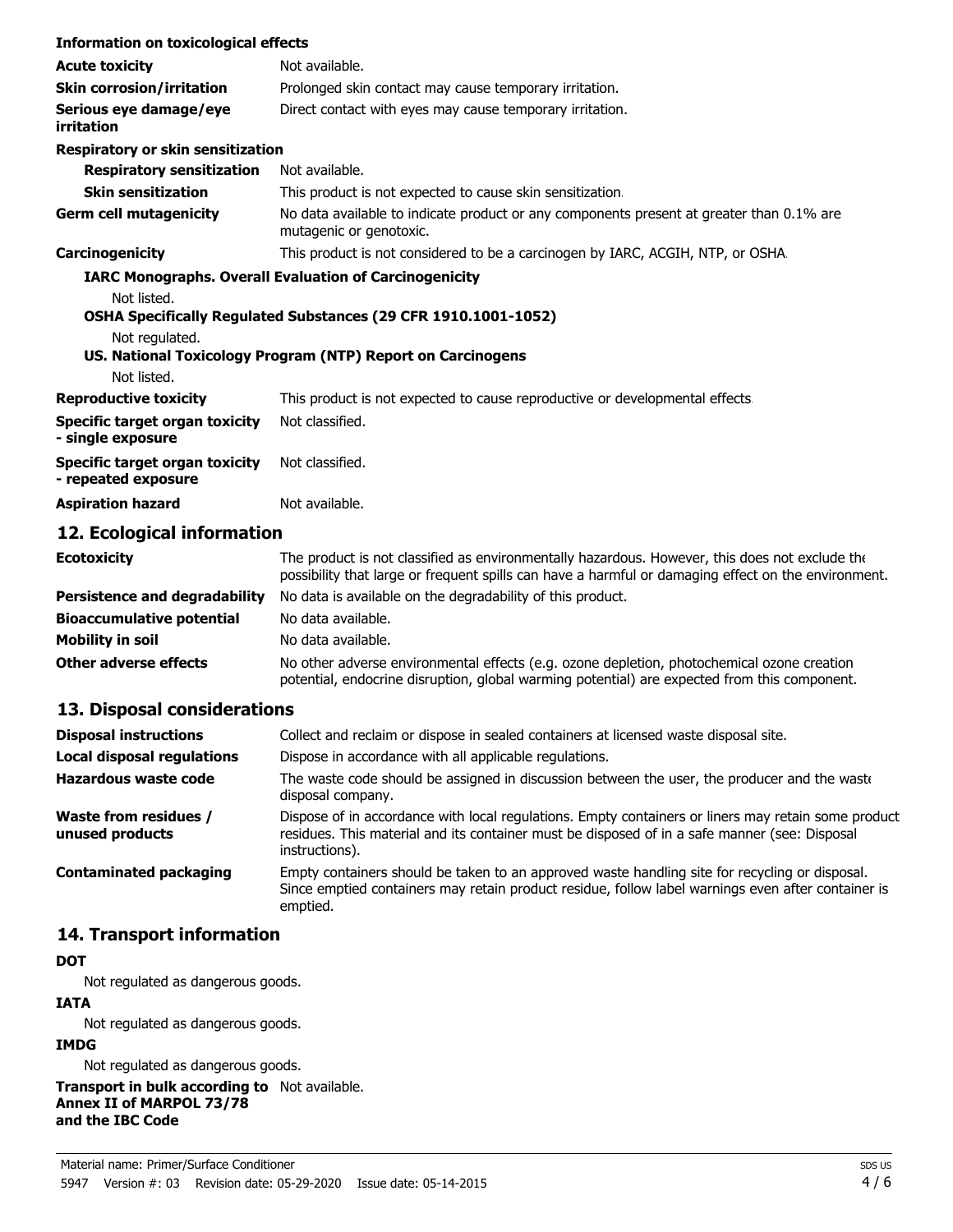### **15. Regulatory information**

#### **US federal regulations** All components are on the U.S. EPA TSCA Inventory List.

**TSCA Section 12(b) Export Notification (40 CFR 707, Subpt. D)**

Not regulated.

#### **CERCLA Hazardous Substance List (40 CFR 302.4)**

Not listed.

#### **SARA 304 Emergency release notification**

Not regulated.

### **OSHA Specifically Regulated Substances (29 CFR 1910.1001-1052)**

Not regulated.

### **Superfund Amendments and Reauthorization Act of 1986 (SARA)**

#### **SARA 302 Extremely hazardous substance**

Not listed.

**SARA 311/312** No

# **Hazardous chemical**

### **SARA 313 (TRI reporting)**

Not regulated.

### **Other federal regulations**

### **Clean Air Act (CAA) Section 112 Hazardous Air Pollutants (HAPs) List**

Not regulated.

### **Clean Air Act (CAA) Section 112(r) Accidental Release Prevention (40 CFR 68.130)**

Not regulated.

**Safe Drinking Water Act** Not regulated. **(SDWA)**

### **US state regulations**

### **California Proposition 65**

California Safe Drinking Water and Toxic Enforcement Act of 1986 (Proposition 65): This material is not known to contain any chemicals currently listed as carcinogens or reproductive toxins.

### **International Inventories**

| Country(s) or region        | <b>Inventory name</b>                                                     | On inventory (yes/no)* |
|-----------------------------|---------------------------------------------------------------------------|------------------------|
| Australia                   | Australian Inventory of Chemical Substances (AICS)                        | Yes                    |
| Canada                      | Domestic Substances List (DSL)                                            | Yes                    |
| Canada                      | Non-Domestic Substances List (NDSL)                                       | No                     |
| China                       | Inventory of Existing Chemical Substances in China (IECSC)                | Yes                    |
| Europe                      | European Inventory of Existing Commercial Chemical Substances<br>(EINECS) | Yes                    |
| Europe                      | European List of Notified Chemical Substances (ELINCS)                    | No                     |
| Japan                       | Inventory of Existing and New Chemical Substances (ENCS)                  | Yes                    |
| Korea                       | Existing Chemicals List (ECL)                                             | Yes                    |
| New Zealand                 | New Zealand Inventory                                                     | Yes                    |
| Philippines                 | Philippine Inventory of Chemicals and Chemical Substances<br>(PICCS)      | Yes                    |
| Taiwan                      | Taiwan Chemical Substance Inventory (TCSI)                                | Yes                    |
| United States & Puerto Rico | Toxic Substances Control Act (TSCA) Inventory                             | Yes                    |
|                             |                                                                           |                        |

\*A "Yes" indicates that all components of this product comply with the inventory requirements administered by the governing country(s) A "No" indicates that one or more components of the product are not listed or exempt from listing on the inventory administered by the governing country(s).

### **16. Other information, including date of preparation or last revision**

| Issue date           | 05-14-2015 |
|----------------------|------------|
| <b>Revision date</b> | 05-29-2020 |
| Version #            | n٦         |